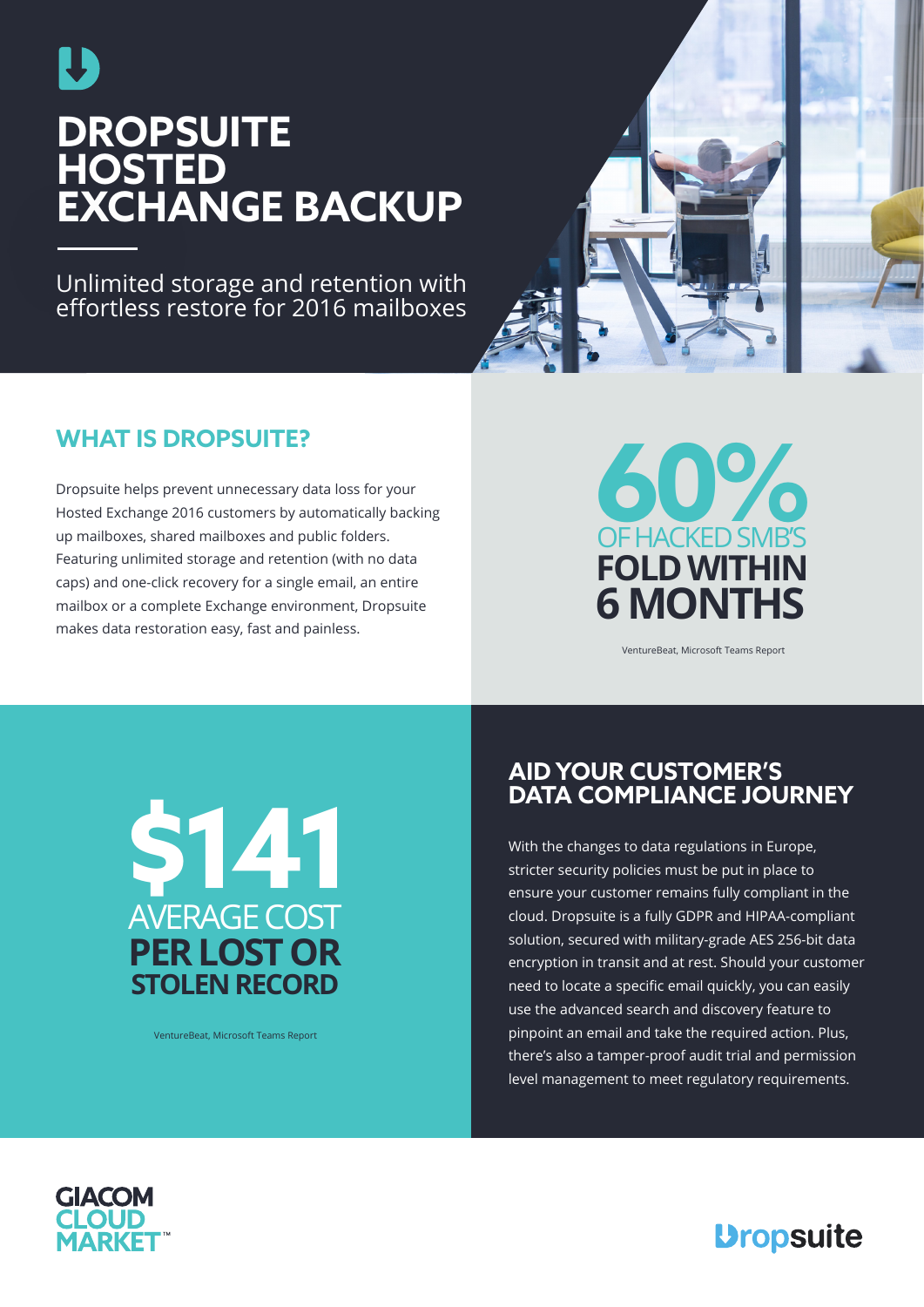## **IN-DEPTH EMAIL USAGE REPORTS WITH ADVANCED ANALYTICS**

For customers that want to gain a better understanding on how often employees use their email, how quickly they respond to customer queries, and discover which members are the most frequently contacted and overwhelmed with email responses, look no further than Dropsuite. Its advanced email analytics tracks user mailboxes for any unusual use, including spikes in activity from potential

threats, response times and storage amounts. So, if you're charging for additional storage on a default 50GB Hosted Exchange mailbox, you'll know exactly when to approach your customer before they hit the maximum threshold. And since our 2016 mailboxes are now a massive 250GB (Unlimited on Enterprise) and remain fully adjustable at no extra cost to you, that's extra margin in your pocket.

### **RESELLER CASE STUDY**

**Company:** A US MSP located in Dallas/Ft. Worth **Time Trading:** 8+ years **Specialities:** Security, Compliance and managed IT solutions **Looking for:** A granular, real-time backup solution with better search capabilities and an easy-to-use control panel.

With Dropsuite's advanced email analytics, the US-based reseller ran a report that showed the frequency of emails sent and received by employee, which quickly identified 3 out of 27 were handling 80% of the total daily email volume. They recommended procedures that could be implemented to improve operational performance while boosting satisfaction for the three overwhelmed team members.

"Insights BI was the tipping point that made us select Dropsuite. Analytics is a monster play — and it's provided for free."

### **WHY CHOOSE DROPSUITE HOSTED EXCHANGE BACKUP?**

**Benefits for resellers:**

### **EASY SETUP**

Manage all users in one single administration portal and enable automatic mailbox backup.

### **VALUE-ADDED SOLUTION**

An inexpensive backup solution that can be bundled and charged as you like.

#### **FREE ON ENTERPRISE**

Can be added for customers on the Hosted Exchange Enterprise Mailbox package at zero cost to you.

### **EASY MIGRATION PATH**

Makes for an easier sell to customers on Hosted Exchange 2010 or 2013.

#### **ENCOURAGES STICKY CUSTOMERS**

Bundle with our Email Security and add Dropsuite backup to reduce customer churn.



## **Dropsuite**